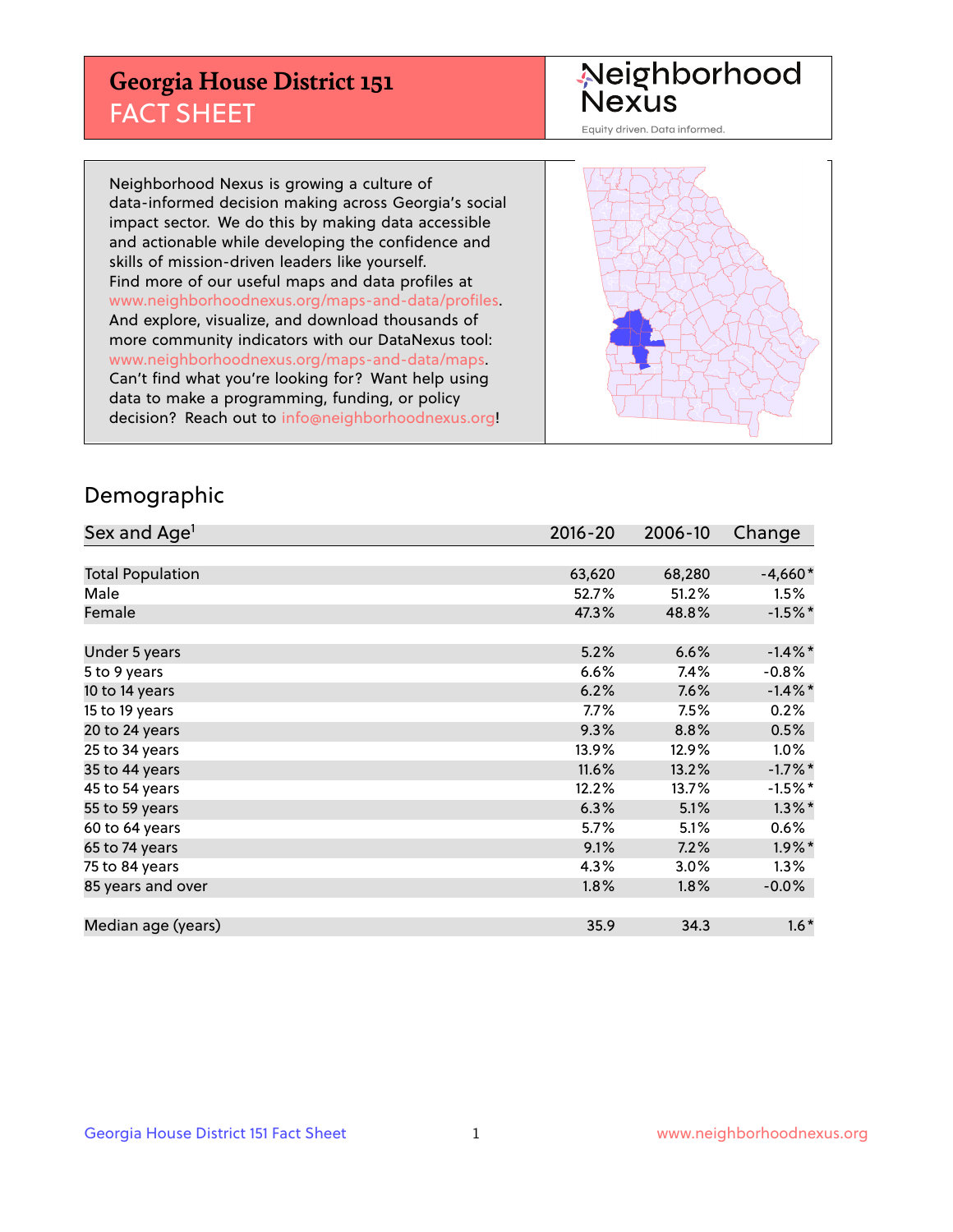## Demographic, continued...

| Race <sup>2</sup>                                            | $2016 - 20$ | 2006-10 | Change     |
|--------------------------------------------------------------|-------------|---------|------------|
| Total population                                             | 63,620      | 68,280  | $-4,660*$  |
| One race                                                     | 97.6%       | 98.5%   | $-0.9\%$ * |
| White                                                        | 47.2%       | 49.7%   | $-2.5%$    |
| <b>Black or African American</b>                             | 44.7%       | 45.5%   | $-0.8%$    |
| American Indian and Alaska Native                            | 0.1%        | 0.2%    | $-0.1%$    |
| Asian                                                        | 1.6%        | 1.2%    | 0.4%       |
| Native Hawaiian and Other Pacific Islander                   | 0.1%        | 0.0%    | 0.1%       |
| Some other race                                              | 3.9%        | 1.9%    | $2.0\%$ *  |
| Two or more races                                            | 2.4%        | 1.5%    | $0.9\%$ *  |
| Race alone or in combination with other race(s) <sup>3</sup> | $2016 - 20$ | 2006-10 | Change     |
| Total population                                             | 63,620      | 68,280  | $-4,660*$  |
| White                                                        | 49.2%       | 51.0%   | $-1.9%$    |
| <b>Black or African American</b>                             | 45.7%       | 46.0%   | $-0.3%$    |
| American Indian and Alaska Native                            | 0.7%        | 0.7%    | 0.1%       |
| Asian                                                        | 2.0%        | 1.5%    | 0.5%       |
| Native Hawaiian and Other Pacific Islander                   | 0.3%        | 0.0%    | 0.2%       |
| Some other race                                              | 4.7%        | 2.4%    | $2.3\%$ *  |
| Hispanic or Latino and Race <sup>4</sup>                     | $2016 - 20$ | 2006-10 | Change     |
| <b>Total population</b>                                      | 63,620      | 68,280  | $-4,660*$  |
| Hispanic or Latino (of any race)                             | 7.9%        | 4.9%    | $3.0\%$ *  |
| Not Hispanic or Latino                                       | 92.1%       | 95.1%   | $-3.0\%$ * |
| White alone                                                  | 44.2%       | 47.3%   | $-3.1\%$ * |
| <b>Black or African American alone</b>                       | 44.4%       | 45.1%   | $-0.7%$    |
| American Indian and Alaska Native alone                      | 0.1%        | 0.2%    | $-0.1%$    |
| Asian alone                                                  | 1.6%        | 1.2%    | 0.4%       |
| Native Hawaiian and Other Pacific Islander alone             | 0.1%        | 0.0%    | 0.1%       |
| Some other race alone                                        | 0.3%        | 0.2%    | 0.1%       |
| Two or more races                                            | 1.4%        | 1.0%    | 0.3%       |
| U.S. Citizenship Status <sup>5</sup>                         | $2016 - 20$ | 2006-10 | Change     |
| Foreign-born population                                      | 3,526       | 2,118   | $1,407*$   |
| Naturalized U.S. citizen                                     | 23.8%       | 37.0%   | $-13.2%$   |
| Not a U.S. citizen                                           | 76.2%       | 63.0%   | 13.2%      |
|                                                              |             |         |            |
| Citizen, Voting Age Population <sup>6</sup>                  | $2016 - 20$ | 2006-10 | Change     |
| Citizen, 18 and over population                              | 47,188      | 49,469  | $-2,282*$  |
| Male                                                         | 51.3%       | 50.4%   | 1.0%       |
| Female                                                       | 48.7%       | 49.6%   | $-1.0%$    |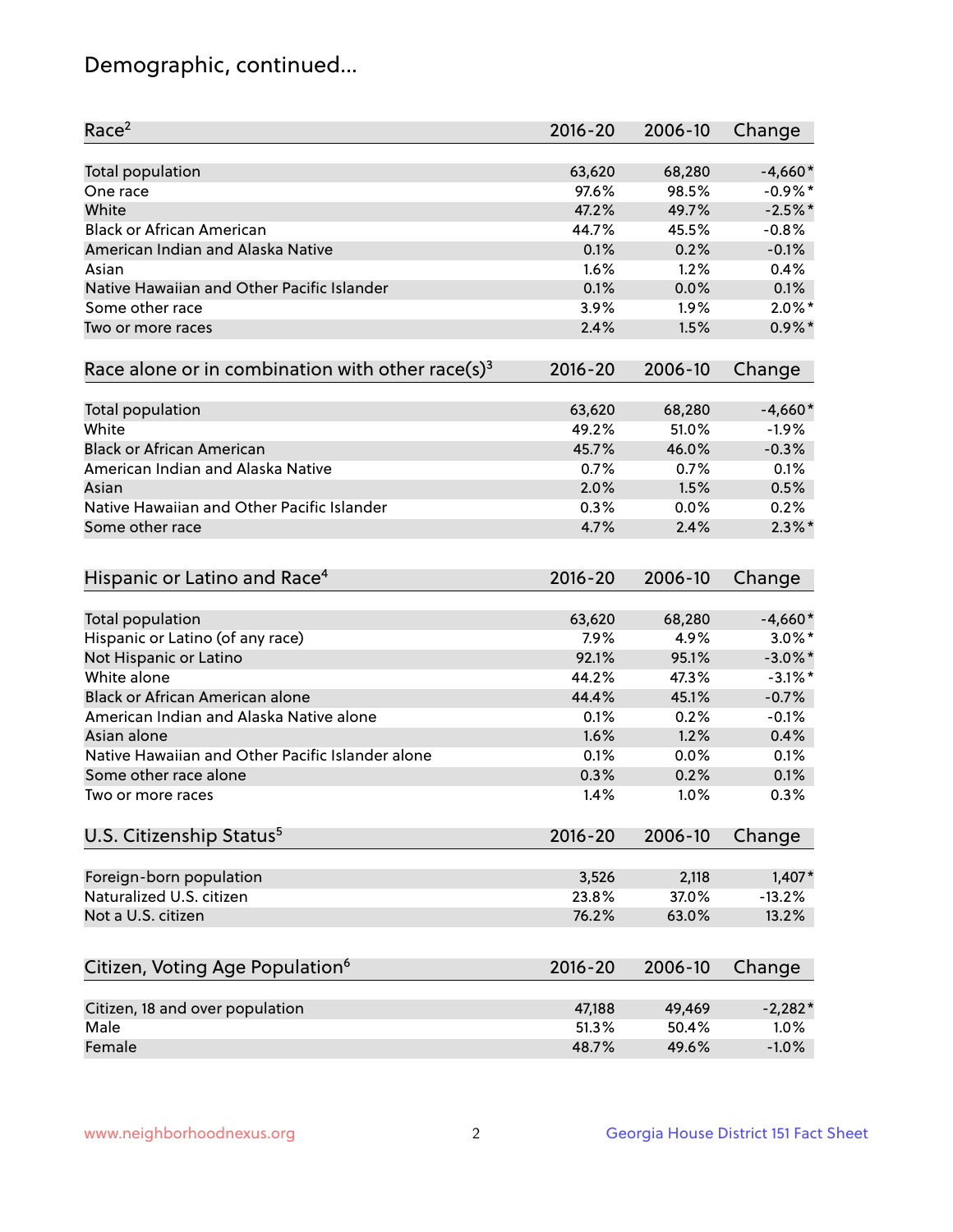#### Economic

| Income <sup>7</sup>                                 | $2016 - 20$ | 2006-10 | Change     |
|-----------------------------------------------------|-------------|---------|------------|
|                                                     |             |         |            |
| All households                                      | 22,413      | 22,898  | $-485$     |
| Less than \$10,000                                  | 10.1%       | 12.3%   | $-2.2%$    |
| \$10,000 to \$14,999                                | 6.8%        | 10.1%   | $-3.3\%$ * |
| \$15,000 to \$24,999                                | 14.2%       | 14.3%   | $-0.1%$    |
| \$25,000 to \$34,999                                | 11.2%       | 12.1%   | $-0.9%$    |
| \$35,000 to \$49,999                                | 13.9%       | 13.9%   | $-0.1%$    |
| \$50,000 to \$74,999                                | 19.0%       | 18.3%   | 0.7%       |
| \$75,000 to \$99,999                                | 10.2%       | 8.4%    | 1.8%       |
| \$100,000 to \$149,999                              | 9.4%        | 8.3%    | 1.1%       |
| \$150,000 to \$199,999                              | 3.1%        | 1.0%    | 2.1%       |
| \$200,000 or more                                   | 2.1%        | 1.2%    | 0.9%       |
| Median household income (dollars)                   | 42,347      | 36,146  | $6,201*$   |
| Mean household income (dollars)                     | 57,822      | 48,985  | 8,837*     |
| With earnings                                       | 71.2%       | 74.4%   | $-3.2%$ *  |
| Mean earnings (dollars)                             | 59,376      | 50,771  | 8,604*     |
| <b>With Social Security</b>                         | 35.2%       | 31.9%   | $3.2\%$ *  |
| Mean Social Security income (dollars)               | 18,169      | 12,881  | 5,289*     |
| With retirement income                              | 22.0%       | 16.8%   | $5.2\%$ *  |
| Mean retirement income (dollars)                    | 22,093      | 19,676  | 2,417      |
| With Supplemental Security Income                   | 10.0%       | 6.9%    | $3.1\%$ *  |
| Mean Supplemental Security Income (dollars)         | 9,377       | 7,362   | 2,015      |
| With cash public assistance income                  | 2.3%        | 1.5%    | 0.8%       |
| Mean cash public assistance income (dollars)        | 1,063       | 2,978   | $-1,915$   |
| With Food Stamp/SNAP benefits in the past 12 months | 21.5%       | 19.7%   | 1.8%       |
|                                                     |             |         |            |
| Families                                            | 15,337      | 15,574  | $-237$     |
| Less than \$10,000                                  | 6.8%        | 8.1%    | $-1.3%$    |
| \$10,000 to \$14,999                                | 3.5%        | 5.8%    | $-2.3%$    |
| \$15,000 to \$24,999                                | 12.6%       | 12.1%   | 0.5%       |
| \$25,000 to \$34,999                                | 10.8%       | 10.7%   | 0.0%       |
| \$35,000 to \$49,999                                | 15.6%       | 16.5%   | $-1.0%$    |
| \$50,000 to \$74,999                                | 19.6%       | 21.8%   | $-2.2%$    |
| \$75,000 to \$99,999                                | 12.1%       | 11.1%   | 1.0%       |
| \$100,000 to \$149,999                              | 12.3%       | 10.9%   | 1.4%       |
| \$150,000 to \$199,999                              | 4.2%        | 1.4%    | 2.8%       |
| \$200,000 or more                                   | 2.6%        | 1.7%    | 0.9%       |
| Median family income (dollars)                      | 50,807      | 46,797  | $4,011*$   |
| Mean family income (dollars)                        | 66,275      | 58,549  | 7,726*     |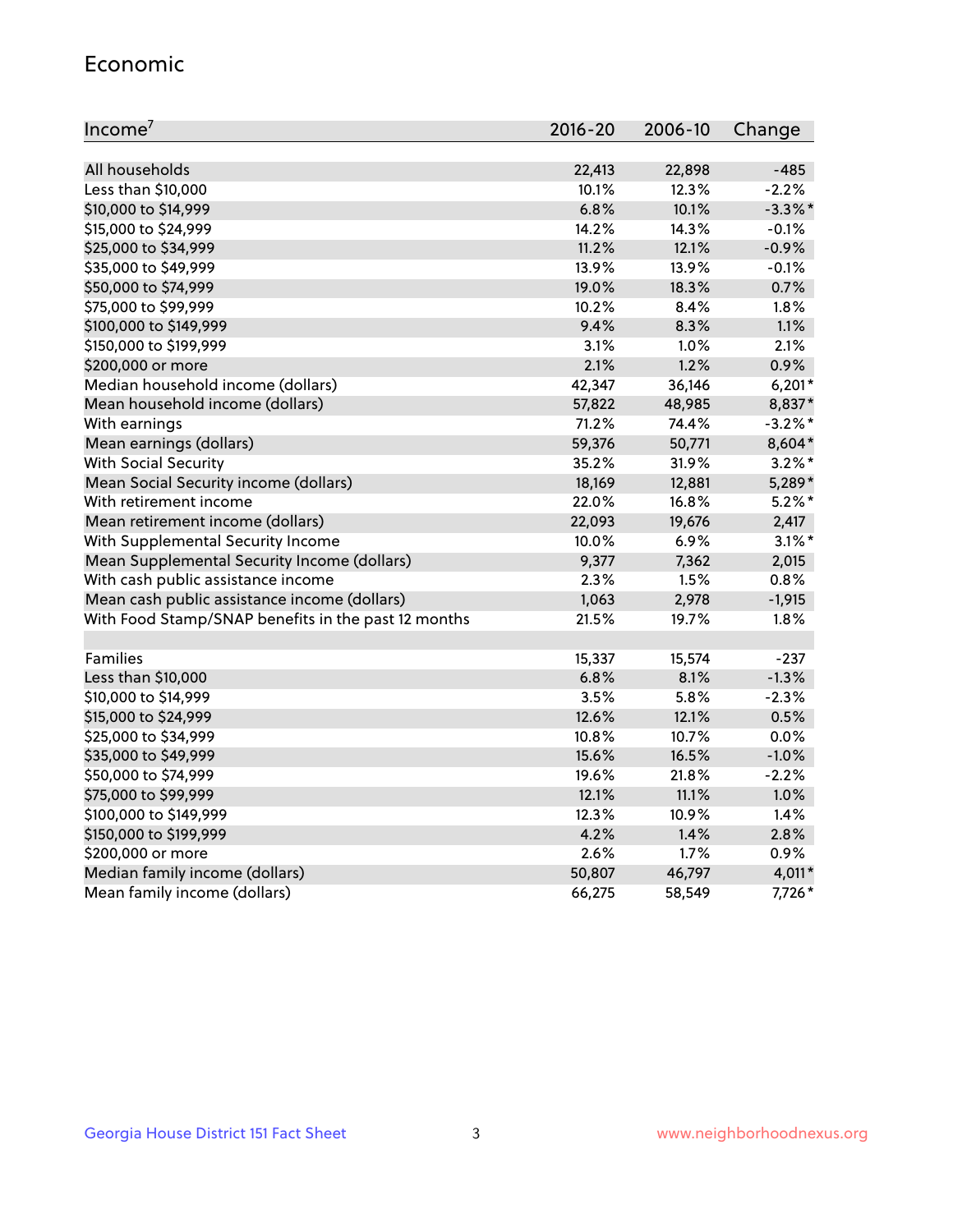## Economic, continued...

| Income, continued <sup>8</sup>                                        | $2016 - 20$ | 2006-10 | Change    |
|-----------------------------------------------------------------------|-------------|---------|-----------|
|                                                                       |             |         |           |
| Nonfamily households                                                  | 7,076       | 7,324   | $-248$    |
| Median nonfamily income (dollars)                                     | 23,297      | 19,118  | 4,179*    |
| Mean nonfamily income (dollars)                                       | 36,631      | 27,110  | $9,522*$  |
|                                                                       |             |         |           |
| Median earnings for workers (dollars)                                 | 27,653      | 25,159  | $2,494*$  |
| Median earnings for male full-time, year-round workers<br>(dollars)   | 33,480      | 37,252  | $-3,771*$ |
| Median earnings for female full-time, year-round workers<br>(dollars) | 33,893      | 29,250  | $4,643*$  |
| Per capita income (dollars)                                           | 22,505      | 18,877  | $3,629*$  |
|                                                                       |             |         |           |
| Families and People Below Poverty Level <sup>9</sup>                  | $2016 - 20$ | 2006-10 | Change    |
| <b>All families</b>                                                   | 17.9%       | 17.9%   | 0.0%      |
| With related children under 18 years                                  | 25.3%       | 25.8%   | $-0.6%$   |
| With related children under 5 years only                              | 28.0%       | 30.0%   | $-2.0%$   |
| Married couple families                                               | 7.1%        | 6.2%    | 0.9%      |
| With related children under 18 years                                  | 9.1%        | 7.6%    | 1.5%      |
| With related children under 5 years only                              | 5.3%        | 6.6%    | $-1.3%$   |
| Families with female householder, no husband present                  | 42.6%       | 43.6%   | $-1.0%$   |
| With related children under 18 years                                  | 48.9%       | 51.5%   | $-2.6%$   |
| With related children under 5 years only                              | 57.7%       | 51.1%   | 6.7%      |
|                                                                       |             |         |           |
| All people                                                            | 21.8%       | 22.7%   | $-0.8%$   |
| Under 18 years                                                        | 31.3%       | 30.9%   | 0.4%      |
| Related children under 18 years                                       | 31.3%       | 30.6%   | 0.6%      |
| Related children under 5 years                                        | 33.1%       | 33.6%   | $-0.5%$   |
| Related children 5 to 17 years                                        | 30.7%       | 29.6%   | 1.1%      |
| 18 years and over                                                     | 18.8%       | 19.6%   | $-0.8%$   |
| 18 to 64 years                                                        | 19.8%       | 20.0%   | $-0.2%$   |
| 65 years and over                                                     | 15.1%       | 17.2%   | $-2.1%$   |
| People in families                                                    | 19.6%       | 20.4%   | $-0.8%$   |
| Unrelated individuals 15 years and over                               | 33.6%       | 35.6%   | $-2.0%$   |
|                                                                       |             |         |           |
| Non-Hispanic white people                                             | 11.2%       | 11.9%   | $-0.7%$   |
| Black or African-American people                                      | 31.1%       | 33.3%   | $-2.1%$   |
| Asian people                                                          | 42.8%       | 13.9%   | 28.9%     |
| Hispanic or Latino people                                             | 26.6%       | 29.7%   | $-3.1%$   |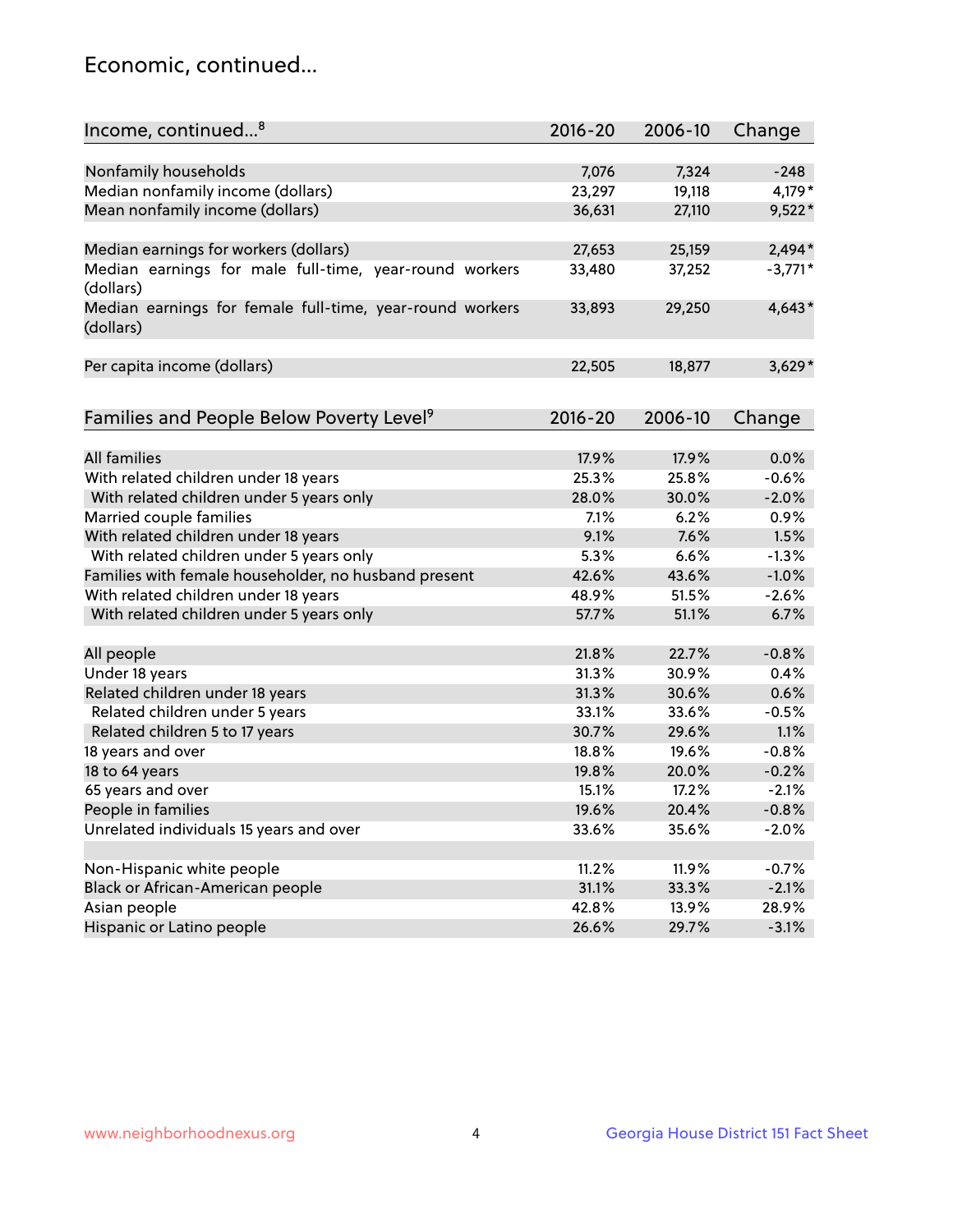## Employment

| Employment Status <sup>10</sup>                                             | $2016 - 20$ | 2006-10 | Change     |
|-----------------------------------------------------------------------------|-------------|---------|------------|
|                                                                             |             |         |            |
| Population 16 years and over                                                | 51,280      | 52,521  | $-1,240$   |
| In labor force                                                              | 56.1%       | 60.5%   | $-4.4%$    |
| Civilian labor force                                                        | 47.4%       | 51.9%   | $-4.5%$    |
| Employed                                                                    | 44.0%       | 45.8%   | $-1.8%$    |
| Unemployed                                                                  | 3.4%        | 6.0%    | $-2.7%$    |
| <b>Armed Forces</b>                                                         | 8.7%        | 8.6%    | 0.1%       |
| Not in labor force                                                          | 43.9%       | 39.5%   | 4.4%       |
|                                                                             |             |         |            |
| Civilian labor force                                                        | 24,294      | 27,251  | $-2,957*$  |
| <b>Unemployment Rate</b>                                                    | 7.1%        | 11.6%   | $-4.6%$    |
| Females 16 years and over                                                   | 24,064      | 25,836  | $-1,772*$  |
| In labor force                                                              | 51.6%       | 51.7%   | $-0.1%$    |
| Civilian labor force                                                        | 50.8%       | 50.5%   | 0.3%       |
| Employed                                                                    | 46.7%       | 44.7%   | 2.0%       |
|                                                                             |             |         |            |
| Own children of the householder under 6 years                               | 3,845       | 5,200   | $-1,355*$  |
| All parents in family in labor force                                        | 66.9%       | 61.0%   | 5.9%       |
|                                                                             |             |         |            |
| Own children of the householder 6 to 17 years                               | 9,275       | 10,991  | $-1,715*$  |
| All parents in family in labor force                                        | 67.6%       | 66.1%   | 1.6%       |
|                                                                             |             |         |            |
| Industry <sup>11</sup>                                                      | $2016 - 20$ | 2006-10 | Change     |
|                                                                             |             |         |            |
| Civilian employed population 16 years and over                              | 22,574      | 24,077  | $-1,504$   |
| Agriculture, forestry, fishing and hunting, and mining                      | 4.4%        | 5.1%    | $-0.7%$    |
| Construction                                                                | 6.8%        | 7.6%    | $-0.7%$    |
| Manufacturing                                                               | 13.9%       | 14.2%   | $-0.2%$    |
| Wholesale trade                                                             | 2.2%        | 2.6%    | $-0.4%$    |
| Retail trade                                                                | 11.2%       | 11.2%   | 0.1%       |
| Transportation and warehousing, and utilities                               | 5.7%        | 5.2%    | 0.5%       |
| Information                                                                 | 2.2%        | 1.6%    | 0.5%       |
| Finance and insurance, and real estate and rental and leasing               | 4.3%        | 3.5%    | 0.9%       |
| Professional, scientific, and management, and administrative                | 6.7%        | 6.1%    | 0.6%       |
| and waste management services                                               |             |         |            |
| Educational services, and health care and social assistance                 | 22.0%       | 24.1%   | $-2.0\%$ * |
| Arts, entertainment, and recreation, and accommodation and<br>food services | 7.4%        | 6.2%    | 1.2%       |
| Other services, except public administration                                | 4.4%        | 4.7%    | $-0.3%$    |
| Public administration                                                       | 8.7%        | 8.1%    | $0.7\%$    |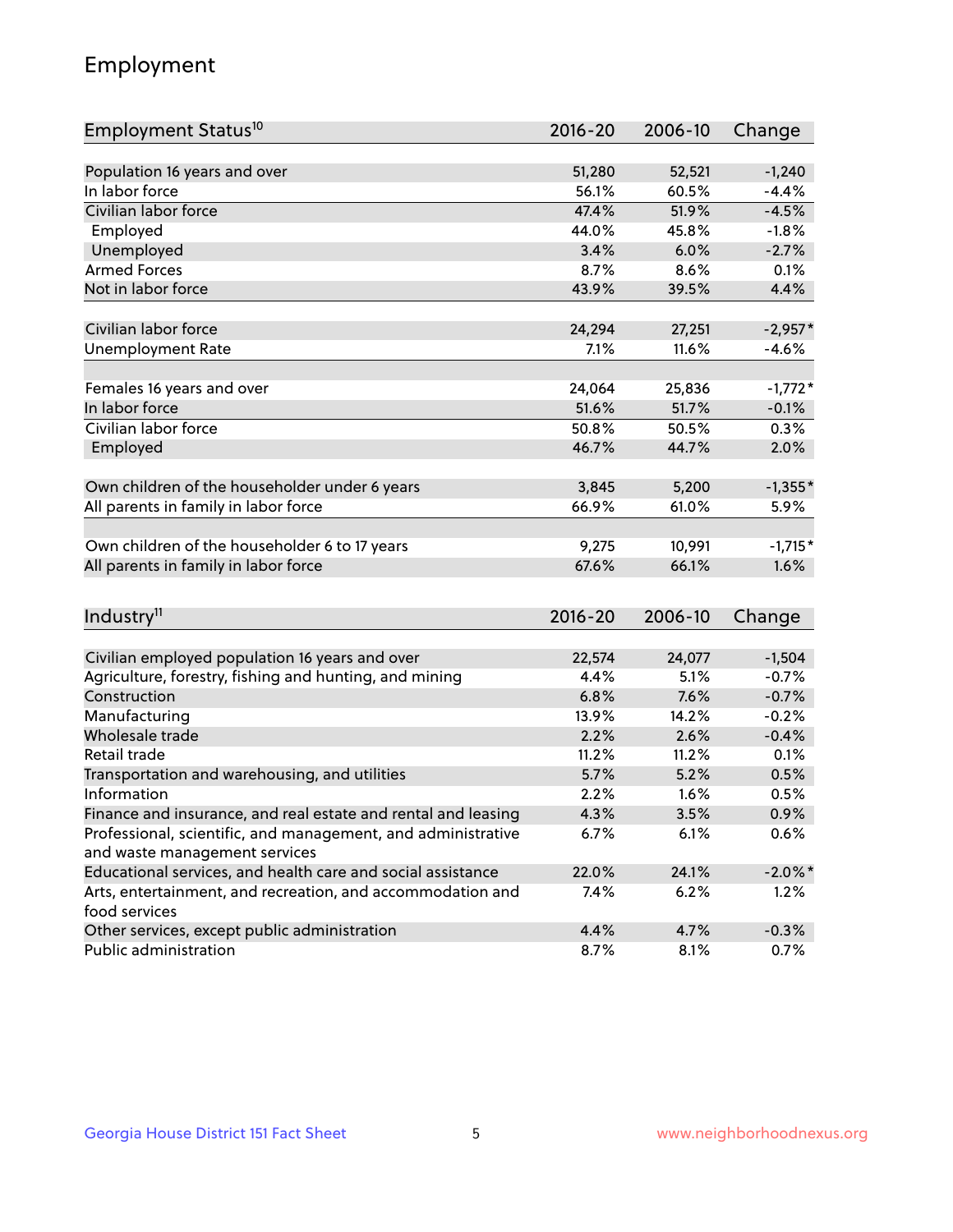## Employment, continued...

| Occupation <sup>12</sup>                                                    | $2016 - 20$    | 2006-10        | Change          |
|-----------------------------------------------------------------------------|----------------|----------------|-----------------|
| Civilian employed population 16 years and over                              |                |                |                 |
|                                                                             | 22,574         | 24,077         | $-1,504$        |
| Management, business, science, and arts occupations                         | 28.6%<br>16.8% | 27.9%<br>18.7% | 0.8%<br>$-1.9%$ |
| Service occupations                                                         |                |                |                 |
| Sales and office occupations                                                | 21.9%          | 21.1%          | 0.9%            |
| Natural<br>and<br>resources,<br>construction,<br>maintenance<br>occupations | 11.8%          | 11.2%          | 0.6%            |
| Production, transportation, and material moving occupations                 | 20.8%          | 21.1%          | $-0.3%$         |
| Class of Worker <sup>13</sup>                                               | 2016-20        | 2006-10        | Change          |
|                                                                             |                |                |                 |
| Civilian employed population 16 years and over                              | 22,574         | 24,077         | $-1,504$        |
| Private wage and salary workers                                             | 72.1%          | 72.0%          | 0.2%            |
| Government workers                                                          | 21.9%          | 22.7%          | $-0.8%$         |
| Self-employed in own not incorporated business workers                      | 5.0%           | 5.2%           | $-0.2%$         |
| Unpaid family workers                                                       | 1.0%           | 0.2%           | 0.8%            |
| Job Flows <sup>14</sup>                                                     | 2019           | 2010           | Change          |
|                                                                             |                |                |                 |
| Total Jobs in district                                                      | 14,867         | 13,767         | 1,100           |
| Held by residents of district                                               | 37.6%          | 43.3%          | $-5.7%$         |
| Held by non-residents of district                                           | 62.4%          | 56.7%          | 5.7%            |
|                                                                             |                |                |                 |
| Jobs by Industry Sector <sup>15</sup>                                       | 2019           | 2010           | Change          |
| Total Jobs in district                                                      | 14,867         | 13,767         | 1,100           |
| Goods Producing sectors                                                     | 20.6%          | 23.4%          | $-2.8%$         |
| Trade, Transportation, and Utilities sectors                                | 16.4%          | 17.5%          | $-1.1%$         |
| All Other Services sectors                                                  | 63.0%          | 59.1%          | 3.9%            |
|                                                                             |                |                |                 |
| Total Jobs in district held by district residents                           | 5,587          | 5,955          | $-368$          |
| <b>Goods Producing sectors</b>                                              | 22.7%          | 25.1%          | $-2.4%$         |
| Trade, Transportation, and Utilities sectors                                | 17.2%          | 15.3%          | 2.0%            |
| All Other Services sectors                                                  | 60.1%          | 59.6%          | 0.5%            |
|                                                                             |                |                |                 |
| Jobs by Earnings <sup>16</sup>                                              | 2019           | 2010           | Change          |
|                                                                             |                |                |                 |
| Total Jobs in district                                                      | 14,867         | 13,767         | 1,100           |
| Jobs with earnings \$1250/month or less                                     | 22.3%          | 26.2%          | $-3.9%$         |
| Jobs with earnings \$1251/month to \$3333/month                             | 39.7%          | 49.1%          | $-9.3%$         |
| Jobs with earnings greater than \$3333/month                                | 38.0%          | 24.7%          | 13.3%           |
|                                                                             |                |                |                 |
| Total Jobs in district held by district residents                           | 5,587          | 5,955          | $-368$          |
| Jobs with earnings \$1250/month or less                                     | 26.2%          | 31.4%          | $-5.2%$         |
| Jobs with earnings \$1251/month to \$3333/month                             | 43.7%          | 51.1%          | $-7.4%$         |
| Jobs with earnings greater than \$3333/month                                | 30.0%          | 17.5%          | 12.5%           |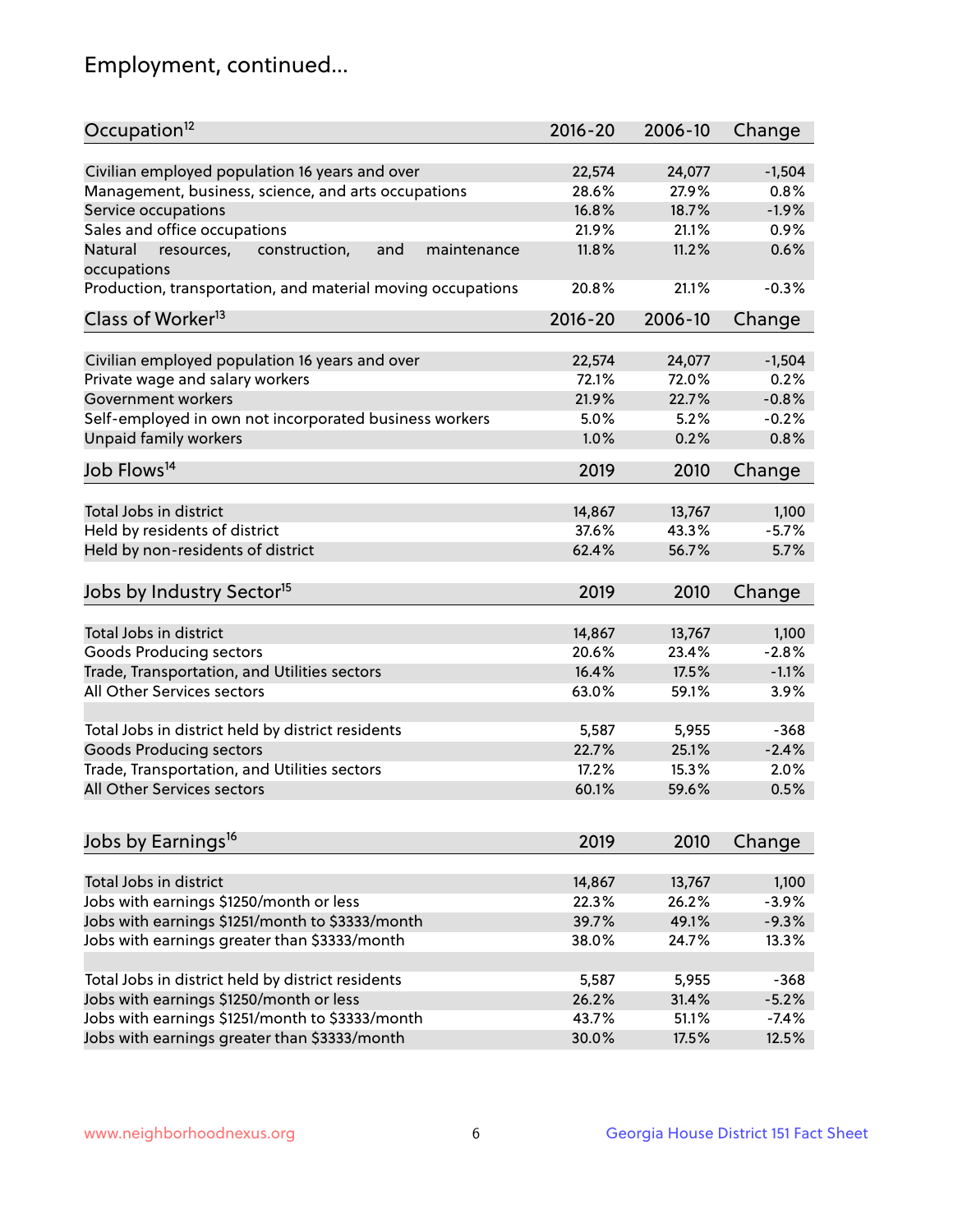## Employment, continued...

| Jobs by Age of Worker <sup>17</sup>               | 2019   | 2010   | Change  |
|---------------------------------------------------|--------|--------|---------|
|                                                   |        |        |         |
| Total Jobs in district                            | 14,867 | 13,767 | 1,100   |
| Jobs with workers age 29 or younger               | 17.1%  | 18.6%  | $-1.5%$ |
| Jobs with workers age 30 to 54                    | 54.9%  | 60.4%  | $-5.5%$ |
| Jobs with workers age 55 or older                 | 28.0%  | 21.1%  | 7.0%    |
|                                                   |        |        |         |
| Total Jobs in district held by district residents | 5,587  | 5,955  | $-368$  |
| Jobs with workers age 29 or younger               | 16.3%  | 17.1%  | $-0.8%$ |
| Jobs with workers age 30 to 54                    | 52.5%  | 59.0%  | $-6.4%$ |
| Jobs with workers age 55 or older                 | 31.2%  | 23.9%  | 7.2%    |
|                                                   |        |        |         |

#### Education

| School Enrollment <sup>18</sup>                | $2016 - 20$ | 2006-10 | Change     |
|------------------------------------------------|-------------|---------|------------|
|                                                |             |         |            |
| Population 3 years and over enrolled in school | 15,553      | 19,465  | $-3,911*$  |
| Nursery school, preschool                      | 7.3%        | 6.9%    | 0.5%       |
| Kindergarten                                   | 5.2%        | 5.6%    | $-0.4%$    |
| Elementary school (grades 1-8)                 | 42.6%       | 43.0%   | $-0.4%$    |
| High school (grades 9-12)                      | 19.9%       | 22.3%   | $-2.4%$    |
| College or graduate school                     | 25.0%       | 22.2%   | 2.8%       |
| Educational Attainment <sup>19</sup>           | $2016 - 20$ | 2006-10 | Change     |
|                                                |             |         |            |
| Population 25 years and over                   | 41,348      | 42,390  | $-1,042$   |
| Less than 9th grade                            | 5.9%        | 8.1%    | $-2.1%$    |
| 9th to 12th grade, no diploma                  | 11.0%       | 14.6%   | $-3.6\%$ * |
| High school graduate (includes equivalency)    | 34.1%       | 34.2%   | $-0.0\%$   |
| Some college, no degree                        | 23.7%       | 19.2%   | $4.5\%$ *  |
| Associate's degree                             | $7.7\%$     | 7.1%    | 0.5%       |
| Bachelor's degree                              | 10.5%       | 10.5%   | $-0.0%$    |
| Graduate or professional degree                | 7.0%        | 6.3%    | 0.7%       |
|                                                |             |         |            |
| Percent high school graduate or higher         | 83.1%       | 77.3%   | $5.7\%$ *  |
| Percent bachelor's degree or higher            | 17.6%       | 16.9%   | 0.7%       |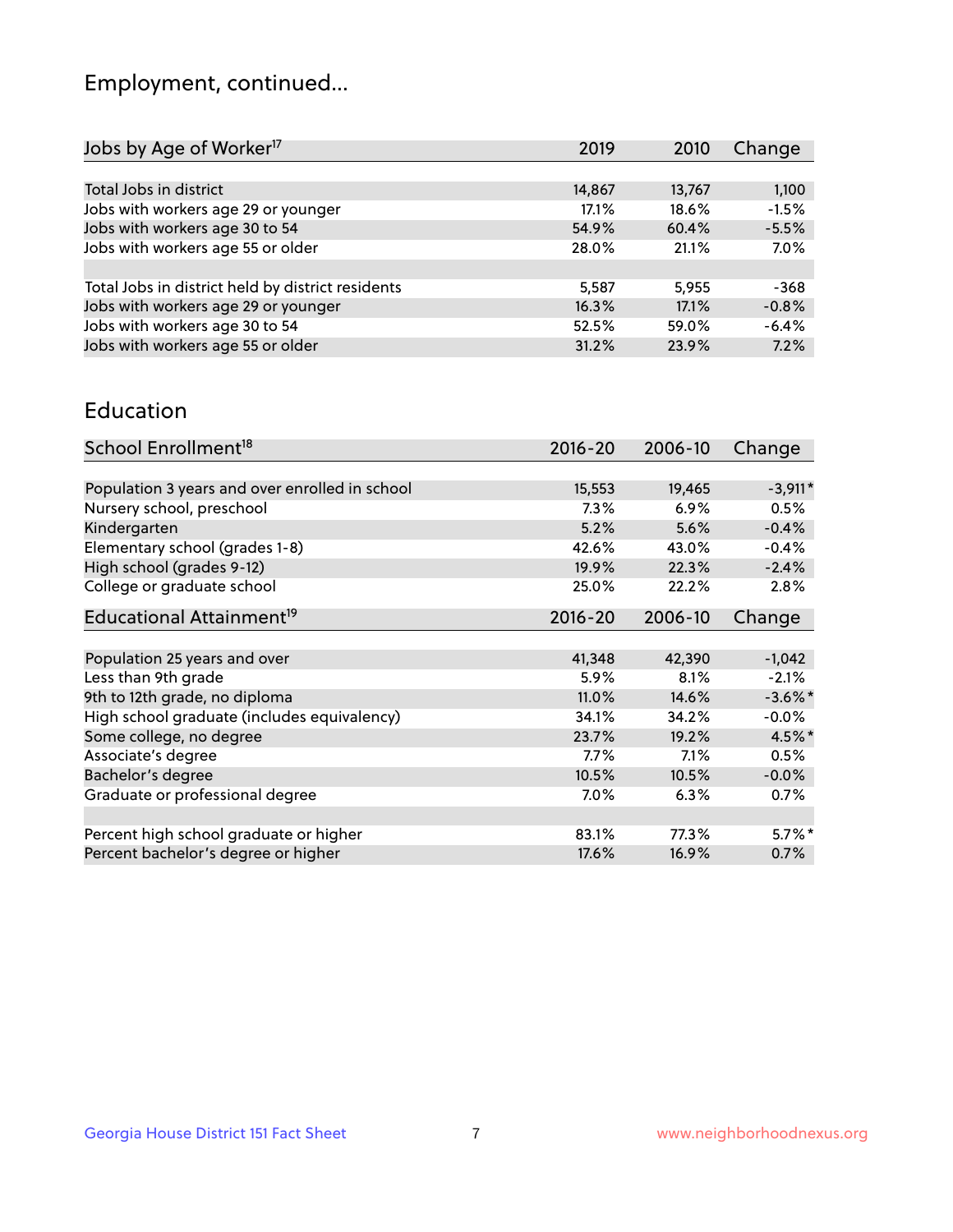## Housing

| Households by Type <sup>20</sup>                     | 2016-20         | 2006-10         | Change          |
|------------------------------------------------------|-----------------|-----------------|-----------------|
|                                                      |                 |                 |                 |
| <b>Total households</b>                              | 22,413          | 22,898          | $-485$          |
| Family households (families)                         | 68.4%           | 68.0%           | 0.4%            |
| With own children under 18 years                     | 29.3%           | 30.1%           | $-0.8%$         |
| Married-couple family                                | 45.2%           | 43.4%           | 1.8%            |
| With own children of the householder under 18 years  | 17.3%           | 17.4%           | $-0.1%$         |
| Male householder, no wife present, family            | 4.2%            | 5.1%            | $-0.9%$         |
| With own children of the householder under 18 years  | 1.6%            | 2.2%            | $-0.5%$         |
| Female householder, no husband present, family       | 19.1%           | 19.5%           | $-0.4%$         |
| With own children of the householder under 18 years  | 10.4%           | 10.5%           | $-0.1%$         |
| Nonfamily households                                 | 31.6%           | 32.0%           | $-0.4%$         |
| Householder living alone                             | 28.2%           | 28.4%           | $-0.2%$         |
| 65 years and over                                    | 12.5%           | 10.3%           | 2.1%            |
| Households with one or more people under 18 years    | 34.2%           | 36.8%           | $-2.6%$         |
| Households with one or more people 65 years and over | 31.7%           | 25.2%           | $6.5%$ *        |
|                                                      |                 |                 |                 |
| Average household size                               | 2.53            | 2.78            | $-0.25*$        |
| Average family size                                  | 3.10            | 3.47            | $-0.36*$        |
| Housing Occupancy <sup>21</sup>                      | 2016-20         | 2006-10         | Change          |
|                                                      |                 |                 |                 |
| Total housing units                                  | 27,967          | 28,288          | $-321$          |
| Occupied housing units                               | 80.1%           | 80.9%           | $-0.8%$         |
|                                                      |                 |                 |                 |
| Vacant housing units                                 | 19.9%           | 19.1%           | 0.8%            |
|                                                      |                 |                 |                 |
| Homeowner vacancy rate                               | 1.7             | 1.8             | $-0.1$          |
| Rental vacancy rate                                  | 5.2             | 8.3             | $-3.1$          |
|                                                      | 2016-20         | 2006-10         |                 |
| Units in Structure <sup>22</sup>                     |                 |                 | Change          |
|                                                      |                 |                 | $-321$          |
| Total housing units<br>1-unit, detached              | 27,967<br>60.1% | 28,288<br>59.0% | 1.2%            |
|                                                      |                 |                 |                 |
| 1-unit, attached<br>2 units                          | 2.7%            | 2.2%            | 0.4%            |
|                                                      | 5.9%            | 6.1%            | $-0.2%$         |
| 3 or 4 units<br>5 to 9 units                         | 3.4%<br>3.0%    | 3.3%<br>4.2%    | 0.0%<br>$-1.2%$ |
| 10 to 19 units                                       |                 |                 |                 |
| 20 or more units                                     | 0.9%            | 0.5%            | 0.4%            |
| Mobile home                                          | 1.1%<br>22.9%   | 0.9%<br>23.8%   | 0.2%<br>$-0.9%$ |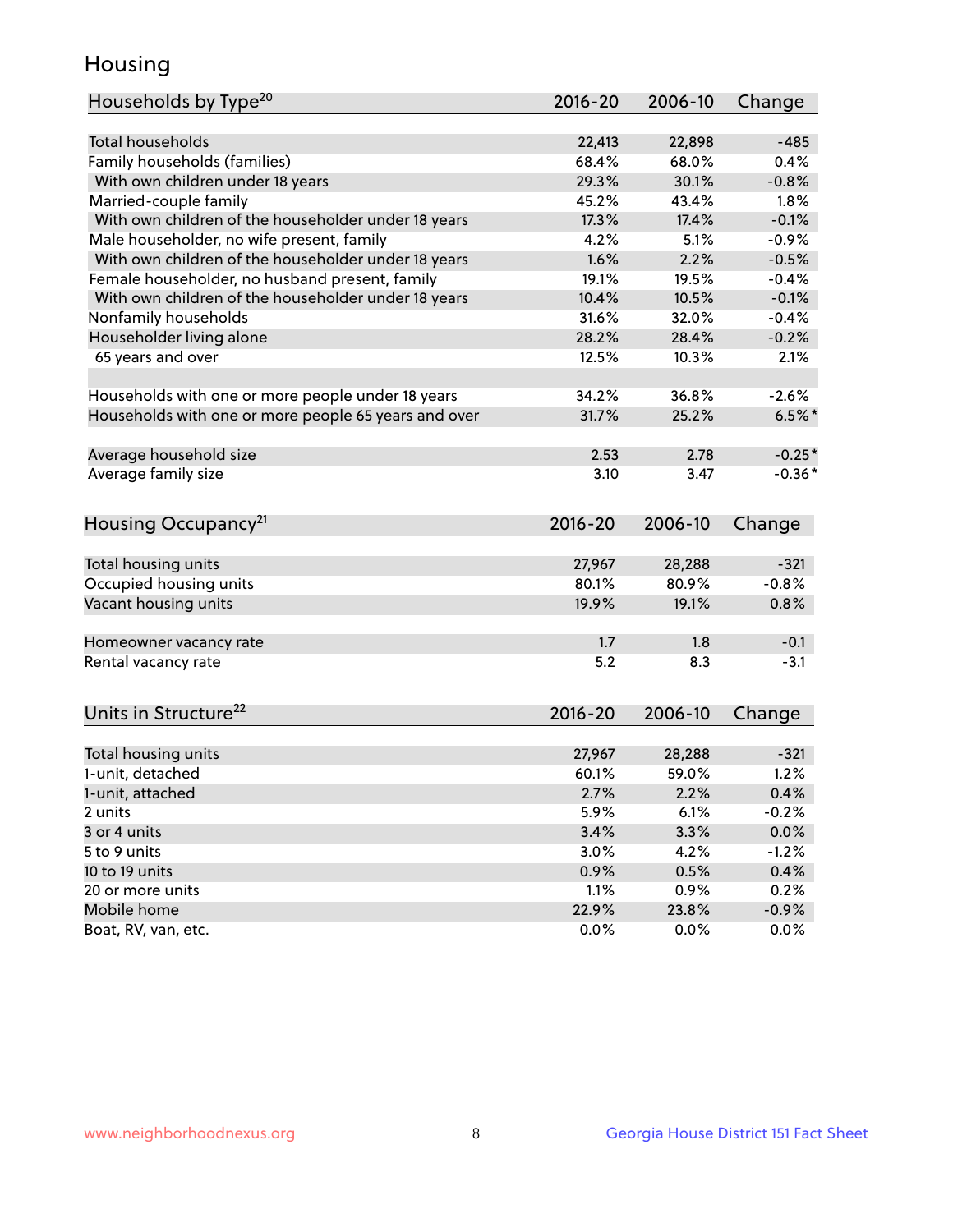## Housing, Continued...

| Year Structure Built <sup>23</sup>             | 2016-20     | 2006-10 | Change     |
|------------------------------------------------|-------------|---------|------------|
| Total housing units                            | 27,967      | 28,288  | $-321$     |
| Built 2014 or later                            | 2.2%        | (X)     | (X)        |
| Built 2010 to 2013                             | 1.1%        | (X)     | (X)        |
| Built 2000 to 2009                             | 13.8%       | 8.8%    | $5.0\%$ *  |
|                                                | 18.7%       | 21.5%   |            |
| Built 1990 to 1999                             | 15.3%       |         | $-2.8\%$ * |
| Built 1980 to 1989                             |             | 16.2%   | $-0.9%$    |
| Built 1970 to 1979                             | 18.6%       | 18.6%   | $-0.0%$    |
| Built 1960 to 1969                             | 11.2%       | 12.5%   | $-1.3%$    |
| Built 1950 to 1959                             | 5.7%        | 7.5%    | $-1.8%$    |
| Built 1940 to 1949                             | 3.5%        | 4.0%    | $-0.5%$    |
| Built 1939 or earlier                          | 9.9%        | 10.8%   | $-0.9%$    |
| Housing Tenure <sup>24</sup>                   | $2016 - 20$ | 2006-10 | Change     |
| Occupied housing units                         | 22,413      | 22,898  | $-485$     |
| Owner-occupied                                 | 62.5%       | 64.2%   | $-1.7%$    |
| Renter-occupied                                | 37.5%       | 35.8%   | 1.7%       |
| Average household size of owner-occupied unit  | 2.43        | 2.75    | $-0.32*$   |
| Average household size of renter-occupied unit | 2.70        | 2.85    | $-0.15*$   |
| Residence 1 Year Ago <sup>25</sup>             | $2016 - 20$ | 2006-10 | Change     |
|                                                |             |         |            |
| Population 1 year and over                     | 63,034      | 67,704  | $-4,670*$  |
| Same house                                     | 81.3%       | 81.7%   | $-0.4%$    |
| Different house in the U.S.                    | 17.4%       | 16.6%   | 0.8%       |
| Same county                                    | 6.5%        | 5.7%    | 0.7%       |
| Different county                               | 10.9%       | 10.8%   | 0.1%       |
| Same state                                     | 4.8%        | 4.1%    | 0.7%       |
| Different state                                | 6.1%        | 6.7%    | $-0.7%$    |
| Abroad                                         | 1.3%        | 1.8%    | $-0.4%$    |
| Value of Housing Unit <sup>26</sup>            | $2016 - 20$ | 2006-10 | Change     |
|                                                |             |         |            |
| Owner-occupied units                           | 14,018      | 14,704  | $-687$     |
| Less than \$50,000                             | 23.7%       | 28.8%   | $-5.1%$    |
| \$50,000 to \$99,999                           | 26.0%       | 31.4%   | $-5.4%$    |
| \$100,000 to \$149,999                         | 14.3%       | 14.9%   | $-0.7%$    |
| \$150,000 to \$199,999                         | 14.0%       | 10.4%   | 3.6%       |
| \$200,000 to \$299,999                         | 14.7%       | 7.8%    | $6.9\%*$   |
| \$300,000 to \$499,999                         | 5.5%        | 5.0%    | 0.6%       |
| \$500,000 to \$999,999                         | 1.0%        | 1.3%    | $-0.2%$    |
| \$1,000,000 or more                            | 0.8%        | 0.5%    | 0.3%       |
| Median (dollars)                               | 100,999     | 82,705  | 18,293*    |
| Mortgage Status <sup>27</sup>                  | $2016 - 20$ | 2006-10 | Change     |
| Owner-occupied units                           | 14,018      | 14,704  | $-687$     |
| Housing units with a mortgage                  | 47.3%       | 54.9%   | $-7.6\%$ * |
| Housing units without a mortgage               | 52.7%       | 45.1%   | $7.6\%$ *  |
|                                                |             |         |            |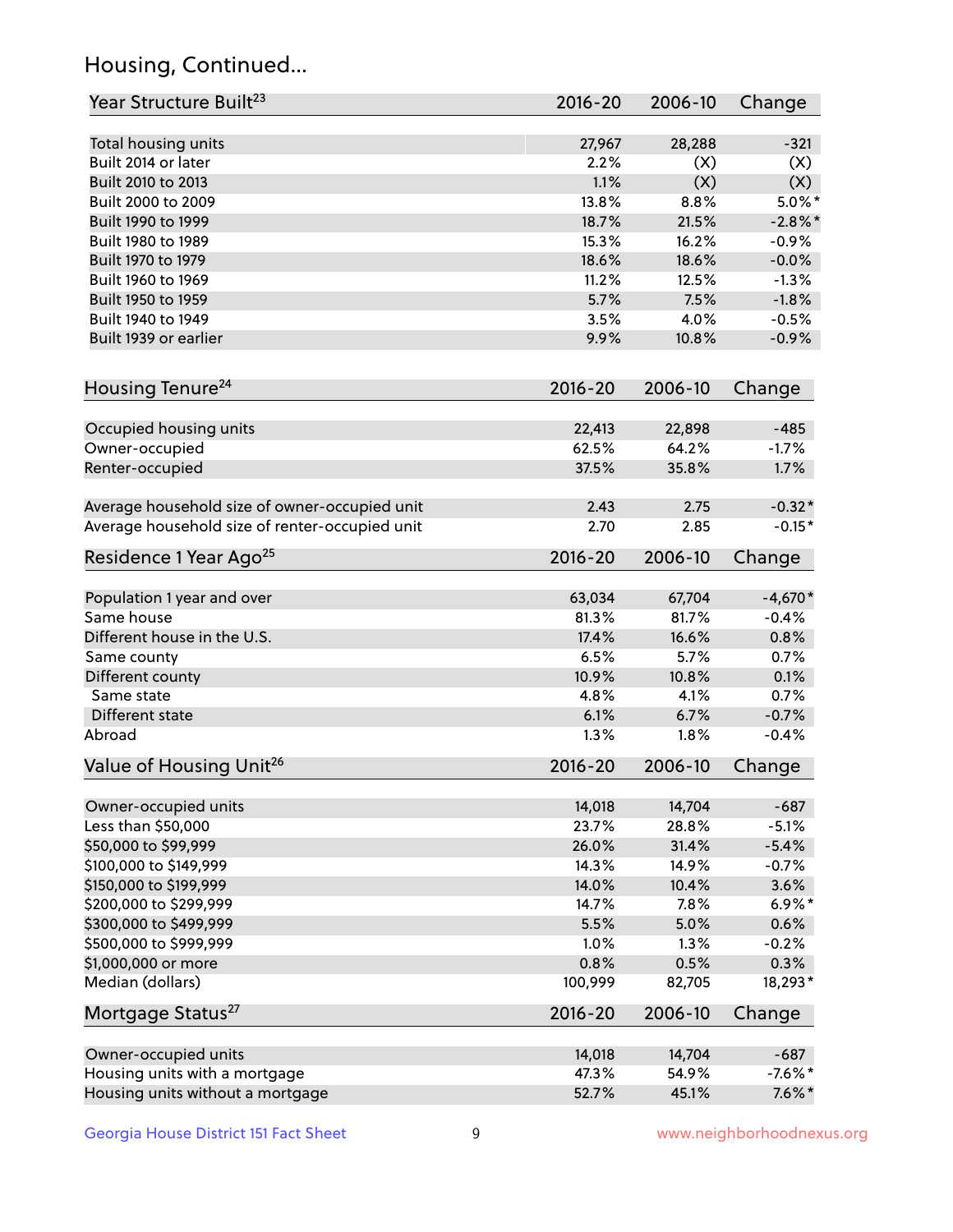## Housing, Continued...

| Selected Monthly Owner Costs <sup>28</sup>                                            | 2016-20     | 2006-10 | Change    |
|---------------------------------------------------------------------------------------|-------------|---------|-----------|
| Housing units with a mortgage                                                         | 6,627       | 8,073   | $-1,446*$ |
| Less than \$300                                                                       | 0.0%        | 0.3%    | $-0.3%$   |
| \$300 to \$499                                                                        | 1.7%        | 6.3%    | $-4.7%$   |
| \$500 to \$999                                                                        | 37.8%       | 47.9%   | $-10.1%$  |
| \$1,000 to \$1,499                                                                    | 31.3%       | 31.0%   | 0.3%      |
| \$1,500 to \$1,999                                                                    | 17.3%       | 8.2%    | $9.2\%$ * |
| \$2,000 to \$2,999                                                                    | 9.7%        | 4.1%    | 5.6%      |
| \$3,000 or more                                                                       | 2.2%        | 2.2%    | $-0.0%$   |
| Median (dollars)                                                                      | 1,140       | 953     | 187*      |
|                                                                                       |             |         |           |
| Housing units without a mortgage                                                      | 7,391       | 6,631   | 760*      |
| Less than \$150                                                                       | 3.5%        | 3.9%    | $-0.4%$   |
| \$150 to \$249                                                                        | 9.9%        | 21.0%   | $-11.2%$  |
| \$250 to \$349                                                                        | 22.1%       | 22.5%   | $-0.3%$   |
| \$350 to \$499                                                                        | 32.7%       | 31.6%   | 1.1%      |
| \$500 to \$699                                                                        | 20.8%       | 14.6%   | 6.3%      |
| \$700 or more                                                                         | 11.0%       | 6.5%    | 4.5%      |
| Median (dollars)                                                                      | 409         | 360     | 49*       |
| Selected Monthly Owner Costs as a Percentage of<br>Household Income <sup>29</sup>     | $2016 - 20$ | 2006-10 | Change    |
| Housing units with a mortgage (excluding units where<br>SMOCAPI cannot be computed)   | 6,482       | 7,973   | $-1,491$  |
| Less than 20.0 percent                                                                | 45.9%       | 40.2%   | 5.7%      |
| 20.0 to 24.9 percent                                                                  | 14.6%       | 14.3%   | 0.3%      |
| 25.0 to 29.9 percent                                                                  | 6.8%        | 9.7%    | $-3.0%$   |
| 30.0 to 34.9 percent                                                                  | 7.6%        | 6.9%    | 0.8%      |
| 35.0 percent or more                                                                  | 25.1%       | 28.9%   | $-3.8%$   |
| Not computed                                                                          | 145         | 100     | 45        |
| Housing unit without a mortgage (excluding units where<br>SMOCAPI cannot be computed) | 7,151       | 6,541   | 610       |
| Less than 10.0 percent                                                                | 37.7%       | 39.8%   | $-2.1%$   |
| 10.0 to 14.9 percent                                                                  | 20.2%       | 18.6%   | 1.6%      |
| 15.0 to 19.9 percent                                                                  | 11.7%       | 11.3%   | 0.4%      |
| 20.0 to 24.9 percent                                                                  | 8.1%        | 7.8%    | 0.2%      |
| 25.0 to 29.9 percent                                                                  | 7.3%        | 4.8%    | 2.6%      |
| 30.0 to 34.9 percent                                                                  | 4.0%        | 3.7%    | 0.4%      |
| 35.0 percent or more                                                                  | 10.9%       | 14.0%   | $-3.1%$   |
| Not computed                                                                          | 240         | 90      | 150       |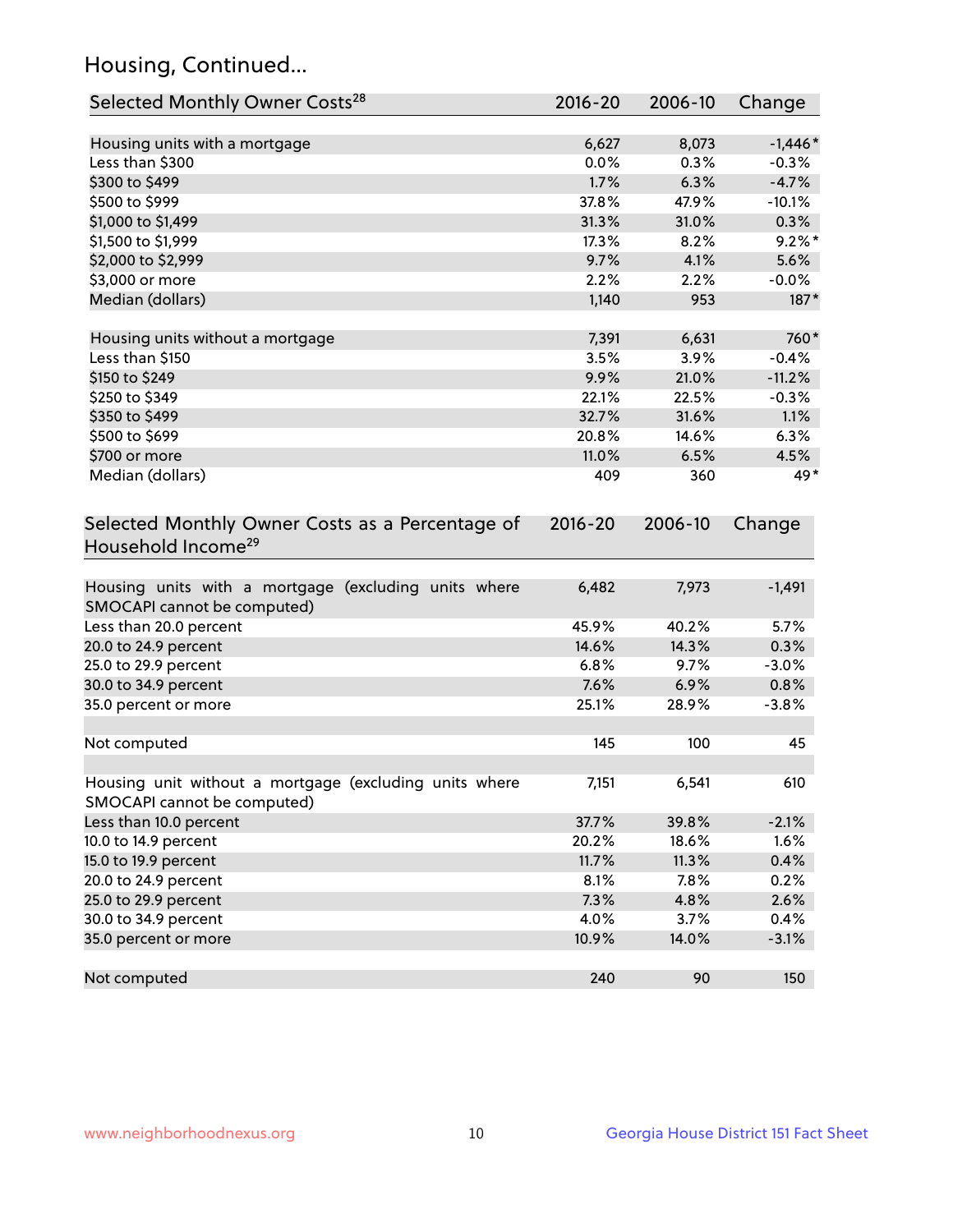## Housing, Continued...

| Gross Rent <sup>30</sup>                                                       | 2016-20     | $2006 - 10$ | Change   |
|--------------------------------------------------------------------------------|-------------|-------------|----------|
|                                                                                |             |             |          |
| Occupied units paying rent                                                     | 7,320       | 6,894       | 426      |
| Less than \$200                                                                | 2.7%        | 4.6%        | $-1.9%$  |
| \$200 to \$499                                                                 | 18.4%       | 31.4%       | $-13.0%$ |
| \$500 to \$749                                                                 | 28.0%       | 27.8%       | 0.2%     |
| \$750 to \$999                                                                 | 24.2%       | 13.6%       | 10.6%    |
| \$1,000 to \$1,499                                                             | 19.4%       | 19.5%       | $-0.1%$  |
| \$1,500 to \$1,999                                                             | 5.9%        | 2.7%        | 3.1%     |
| \$2,000 or more                                                                | 1.4%        | 0.4%        | 1.0%     |
| Median (dollars)                                                               | 758         | 618         | $140*$   |
|                                                                                |             |             |          |
| No rent paid                                                                   | 1,076       | 1,300       | $-224$   |
|                                                                                |             |             |          |
| Gross Rent as a Percentage of Household Income <sup>31</sup>                   | $2016 - 20$ | 2006-10     | Change   |
|                                                                                |             |             |          |
| Occupied units paying rent (excluding units where GRAPI<br>cannot be computed) | 6,981       | 6,721       | 259      |
| Less than 15.0 percent                                                         | 18.9%       | 13.6%       | 5.3%     |
| 15.0 to 19.9 percent                                                           | 10.4%       | 15.7%       | $-5.3%$  |
| 20.0 to 24.9 percent                                                           | 12.9%       | 12.4%       | 0.4%     |
| 25.0 to 29.9 percent                                                           | 14.8%       | 12.5%       | 2.3%     |
| 30.0 to 34.9 percent                                                           | 7.5%        | 8.6%        | $-1.1%$  |
| 35.0 percent or more                                                           | 35.5%       | 37.2%       | $-1.7%$  |

| Not computed | 1,415 | 1.472 | $-58$ |
|--------------|-------|-------|-------|

## Transportation

| Commuting to Work <sup>32</sup>           | $2016 - 20$ | 2006-10 | Change    |
|-------------------------------------------|-------------|---------|-----------|
|                                           |             |         |           |
| Workers 16 years and over                 | 26,416      | 27,927  | $-1,511$  |
| Car, truck, or van - drove alone          | 75.4%       | 70.7%   | $4.8\%$ * |
| Car, truck, or van - carpooled            | 12.3%       | 14.5%   | $-2.2%$   |
| Public transportation (excluding taxicab) | 0.4%        | 0.4%    | $-0.0%$   |
| Walked                                    | 4.5%        | 2.3%    | $2.2\%$ * |
| Other means                               | $1.3\%$     | $2.0\%$ | $-0.7%$   |
| Worked at home                            | 6.1%        | 10.1%   | $-4.0%$   |
|                                           |             |         |           |
| Mean travel time to work (minutes)        | 21.6        | 21.4    | 0.3       |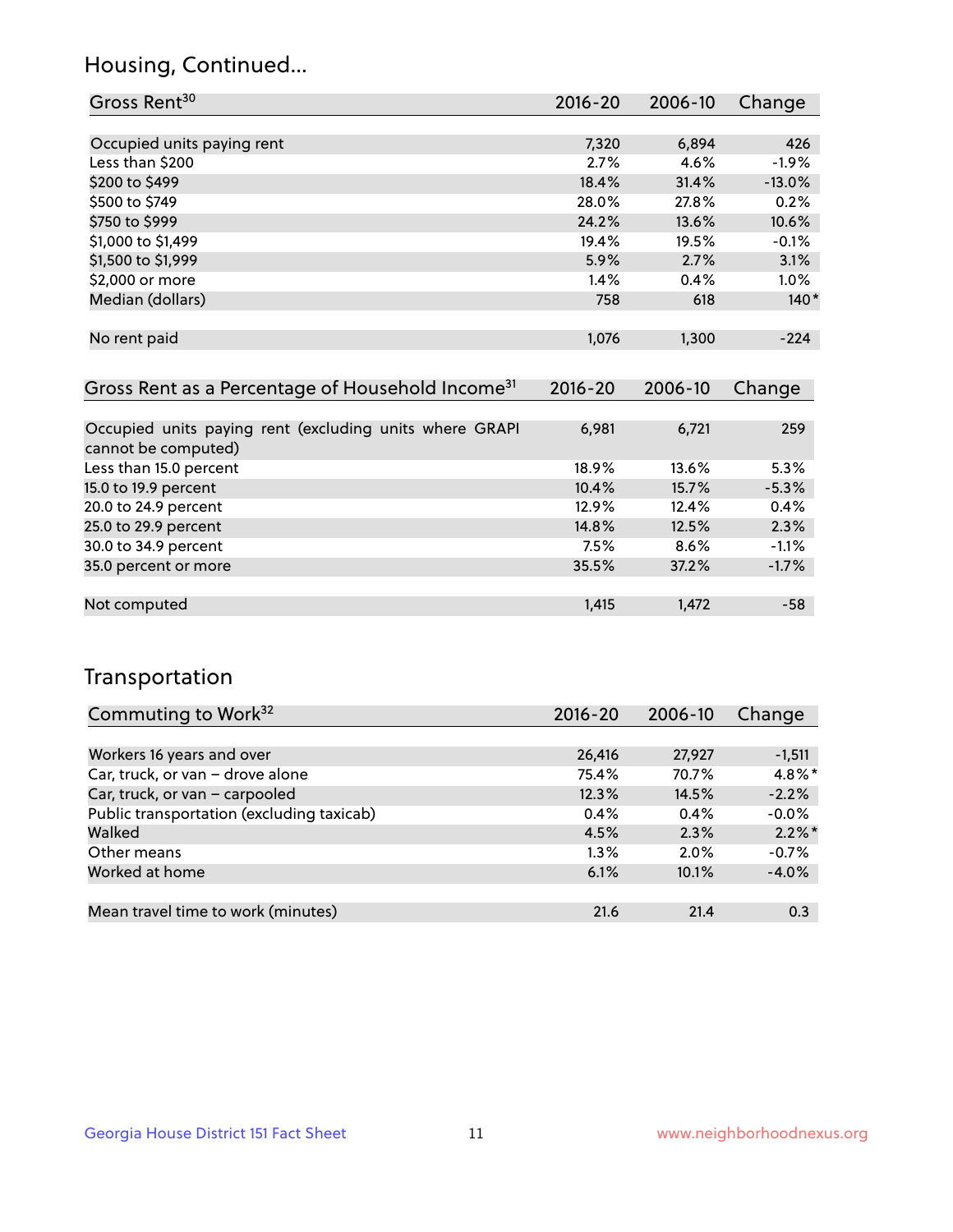## Transportation, Continued...

| Vehicles Available <sup>33</sup> | 2016-20 | 2006-10 | Change     |
|----------------------------------|---------|---------|------------|
|                                  |         |         |            |
| Occupied housing units           | 22,413  | 22,898  | $-485$     |
| No vehicles available            | 7.3%    | 11.6%   | $-4.3\%$ * |
| 1 vehicle available              | 33.8%   | 32.3%   | 1.6%       |
| 2 vehicles available             | 33.4%   | 34.7%   | $-1.3%$    |
| 3 or more vehicles available     | 25.4%   | 21.4%   | 4.1%       |

#### Health

| Health Insurance coverage <sup>34</sup>                 | 2016-20 |
|---------------------------------------------------------|---------|
|                                                         |         |
| Civilian Noninstitutionalized Population                | 55,501  |
| With health insurance coverage                          | 87.6%   |
| With private health insurance coverage                  | 59.0%   |
| With public health coverage                             | 40.8%   |
| No health insurance coverage                            | 12.4%   |
| Civilian Noninstitutionalized Population Under 19 years | 14,603  |
| No health insurance coverage                            | 4.6%    |
| Civilian Noninstitutionalized Population 19 to 64 years | 31,609  |
| In labor force:                                         | 22,087  |
| Employed:                                               | 20,665  |
| With health insurance coverage                          | 85.3%   |
| With private health insurance coverage                  | 81.1%   |
| With public coverage                                    | 8.3%    |
| No health insurance coverage                            | 14.7%   |
| Unemployed:                                             | 1,421   |
| With health insurance coverage                          | 57.8%   |
| With private health insurance coverage                  | 33.4%   |
| With public coverage                                    | 27.7%   |
| No health insurance coverage                            | 42.2%   |
| Not in labor force:                                     | 9,522   |
| With health insurance coverage                          | 73.4%   |
| With private health insurance coverage                  | 41.1%   |
| With public coverage                                    | 41.8%   |
| No health insurance coverage                            | 26.6%   |